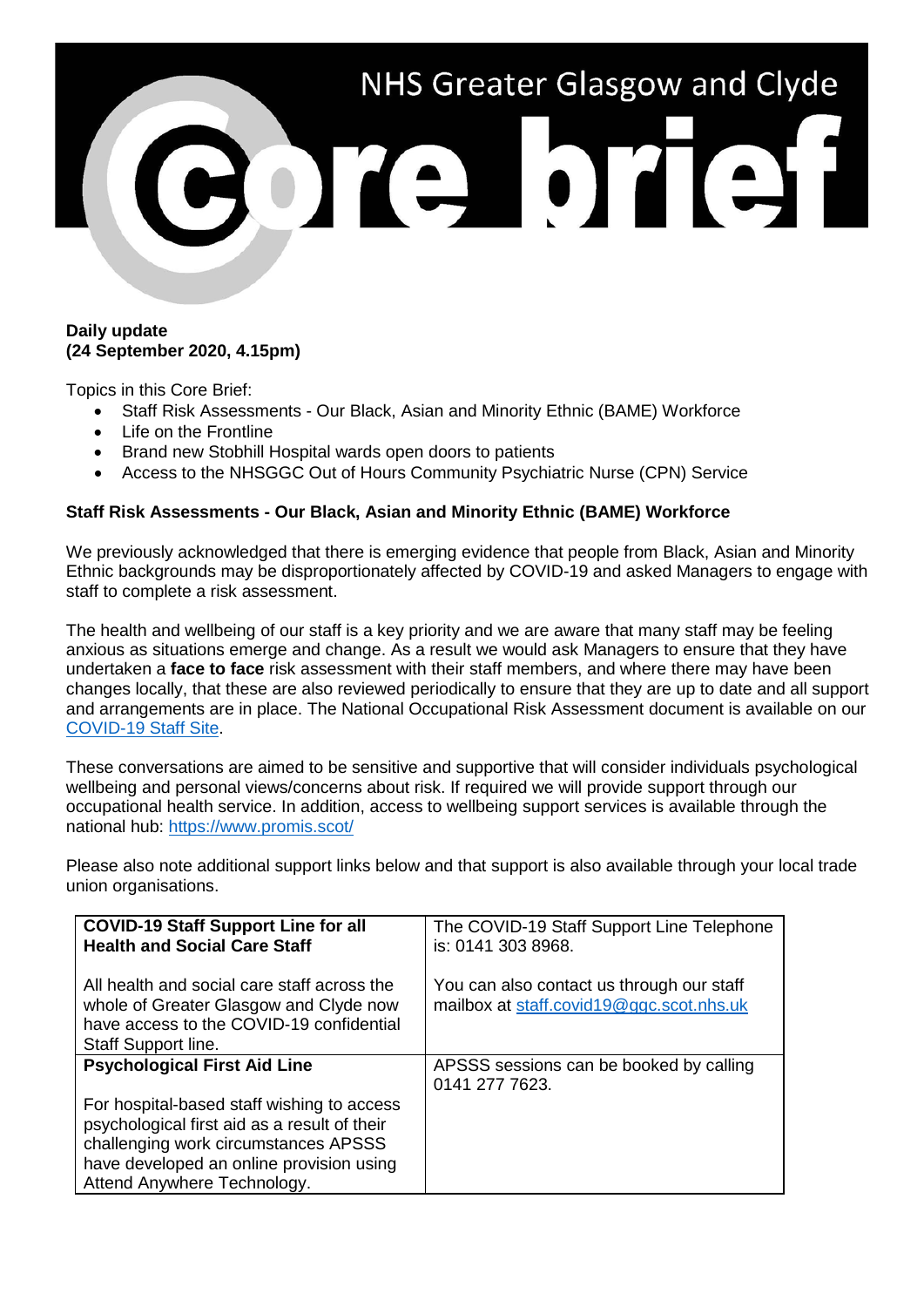| Occupational Health Counselling Service   The Occupational Health counsellors are | supporting staff that would benefit from a         |
|-----------------------------------------------------------------------------------|----------------------------------------------------|
|                                                                                   | 'listening ear' interaction. This is available via |
|                                                                                   | the Occupational Health phone number:              |
|                                                                                   | 0141 201 0600.                                     |

# **Life on the Frontline**

[Nuzhat Mirza, Equality and Human Rights Senior Practitioner,](https://www.youtube.com/watch?v=kSV4L2wePRA) is the latest member of staff to take part in our Life on the Frontline videos.

Before COVID Nuzhat would engage with patients and staff for feedback about NHSGGC services, making sure services were fair and equitable for everyone and offer advice and support to make this happen.

When COVID struck, Nuzhat nominated herself to be a testing buddie in the test and trace service. It's been a big change to work in a clinical environment but she has really enjoyed meeting lots of new people and sharing experiences.

Nuzhat's biggest change has been working from home, it hasn't always been easy, particularly when her grandchildren couldn't go out to play.



### **Brand new Stobhill Hospital wards open doors to patients**

Stobhill ACH has today opened doors to its brand new acute mental health wards.

The £10.7m purpose built wards, represent the latest in clinical thinking and design and mark the future of inpatient care in mental health facilities.

The two wards – Elgin and Appin – have space for up to 40 inpatients, with Elgin dedicated to adult acute mental health inpatient care and Appin focusing on older adults with functional mental health issues.

Janice Naven, Inpatient services manager for Stobhill Mental Health Services, said: "We're thrilled to open the doors of the new wards to patients. The modern, well thought out design has created a really positive environment for mental health patients and will play an important role in facilitating their treatment and recovery.